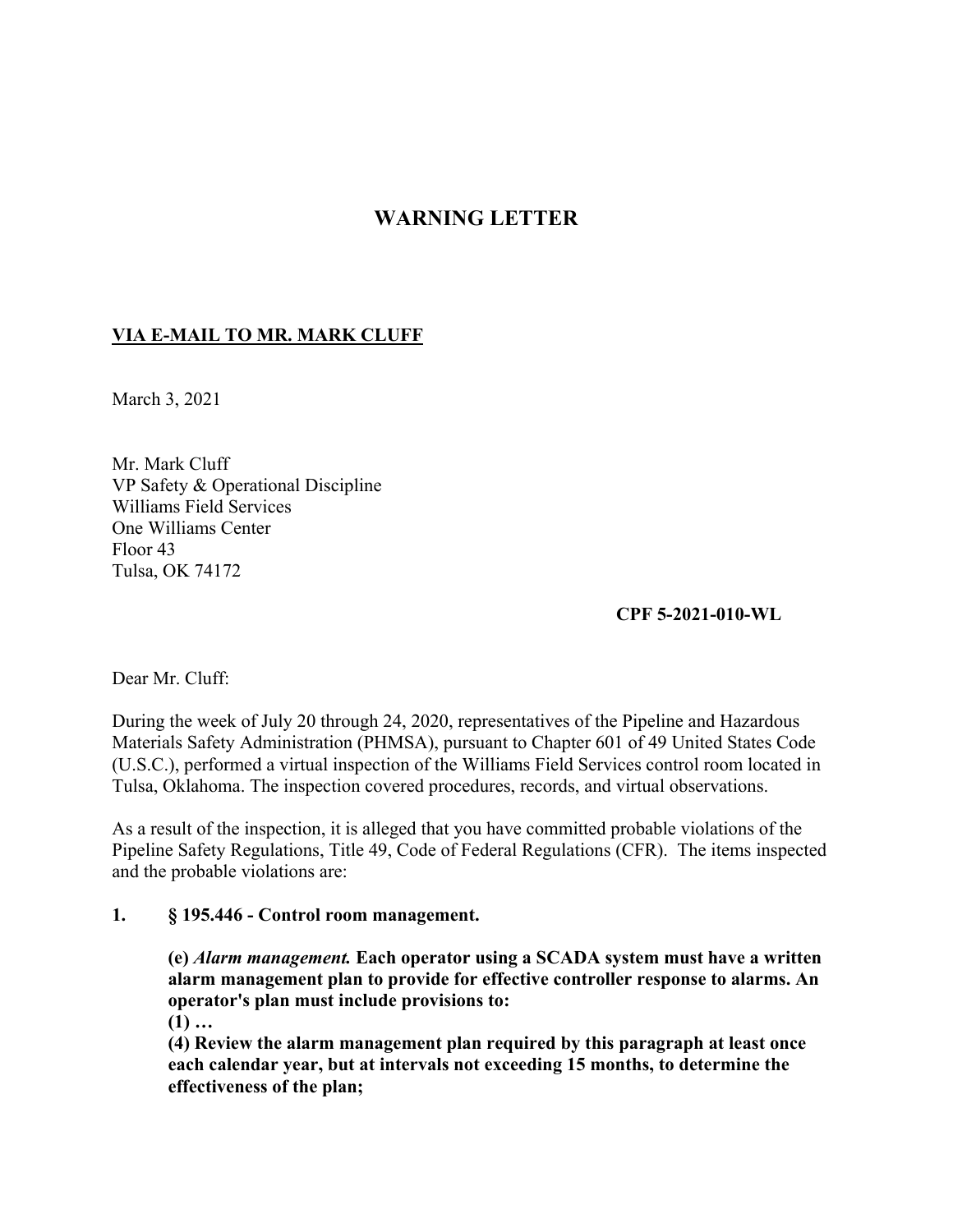Williams did not review their alarm management plan required by § 195.446(e) to determine the effectiveness of the plan at least once each calendar year, but at intervals not exceeding 15 months. The Williams alarm management plan identifies four bulleted items that are required as part of the annual review to determine the plan's effectiveness. These four items are listed on pages 27 and 28 of Section 700.604 - Control Room Management Plan (revision 14, effective date 4/01/2020).

The third bullet item requires a review of the safety-related alarm key performance indicators (KPIs) to determine the effectiveness of the alarm management plan.

The operator failed to complete the annual review of the safety-related alarm KPIs during the 2017, 2018, and 2019 annual review to determine effectiveness in accordance with their procedures.

During the inspection, the operator agreed that while they did review the alarm management plan in 2017, 2018, and 2019, they failed to complete the review properly by not following entirety of the procedure which required them to review the KPI information and to determine the effectiveness of the alarm management plan.

## **2. § 195.446 - Control room management.**

**(h)** *Training.* **Each operator must establish a controller training program and review the training program content to identify potential improvements at least once each calendar year, but at intervals not to exceed 15 months. An operator's program must provide for training each controller to carry out the roles and responsibilities defined by the operator.** 

Williams controller training program did not provide for training each controller to carry out the roles and responsibilities defined by the operator. During the inspection, Williams stated that leak detection training is conducted annually but the training program did not identify leak detection as a training element.

Williams could not provide records that leak detection training was conducted in 2019. Williams has subsequently revised their Training Program (Section 700.900, Rev. 5, effective 9/20/2020) to include the leak detection training element.

Additionally, a review of controller training records failed to record a pass/fail for the January 30, 2019, Control Room Management Plan (CRMP) refresher training for one of the employees. Per the training program, controllers are required to take a pass/fail examination for all training courses, where a passing score is 80%. The program states that a pass/fail criterion for all training elements must be recorded, but it was not recorded for this controller.

## **3. § 195.446 - Control room management.**

**(h)** *Training.* **Each operator must establish a controller training program and review the training program content to identify potential improvements at least once each calendar year, but at intervals not to exceed 15 months. An operator's program**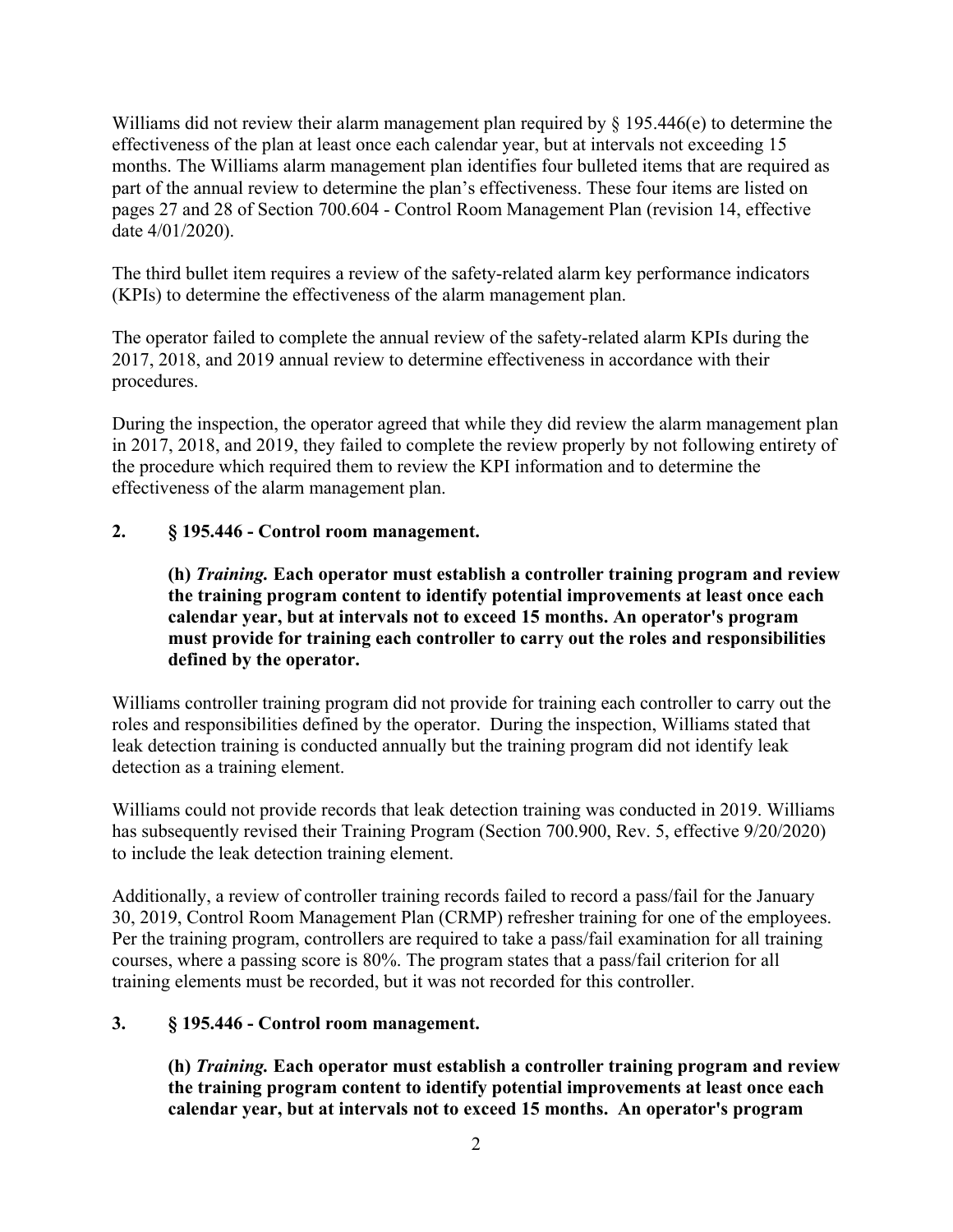### **must provide for training each controller to carry out the roles and responsibilities defined by the operator…**

Williams did not establish a controller training program and review the training program content to identify potential improvements at least once each calendar year, but at intervals not to exceed 15 months. Williams did not follow their training procedures within their control room management plan for completing annual reviews of the training requirements which required documenting when identified improvements were implemented.

The records associated with the operator's annual review of the training program content for calendar years 2017, 2018, and 2019 were presented during the inspection.

The October 2018 record indicated that "on the job" training will be revised and formalized within the next year. However, revisions do not appear to have been completed as no follow up documentation or revisions were included in the records.

Additionally, the November 2017 record included comments to update the training program to include team training, but no resolution date was identified and there were no records indicating that the team training was revised.

#### $\mathbf{4}$ . **4. § 195.446 - Control room management.**

**(h)** *Training.* **Each operator must establish a controller training program and review the training program content to identify potential improvements at least once each calendar year, but at intervals not to exceed 15 months. An operator's program must provide for training each controller to carry out the roles and responsibilities defined by the operator. In addition, the training program must include the following elements:** 

**(1)…** 

**(6) Control room team training and exercises that include both controllers and other individuals, defined by the operator, who would reasonably be expected to operationally collaborate with controllers (control room personnel) during normal, abnormal or emergency situations. Operators must comply with the team training requirements under this paragraph no later than January 23, 2018.** 

Williams training program did not include control room team training and exercises that include both controllers and other individuals, defined by the operator, who would reasonably be expected to operationally collaborate with controllers (control room personnel) during normal, abnormal or emergency situations. Williams did not comply with the team training requirements under this paragraph by January 23, 2018. Training records reviewed during the inspection do not demonstrate that team training was conducted and involved other personnel who would have been required to attend to meet the regulatory requirement.

The operator only sent out an email notification to employees stating that a new team training requirement would be implemented, however, no actual training was performed.